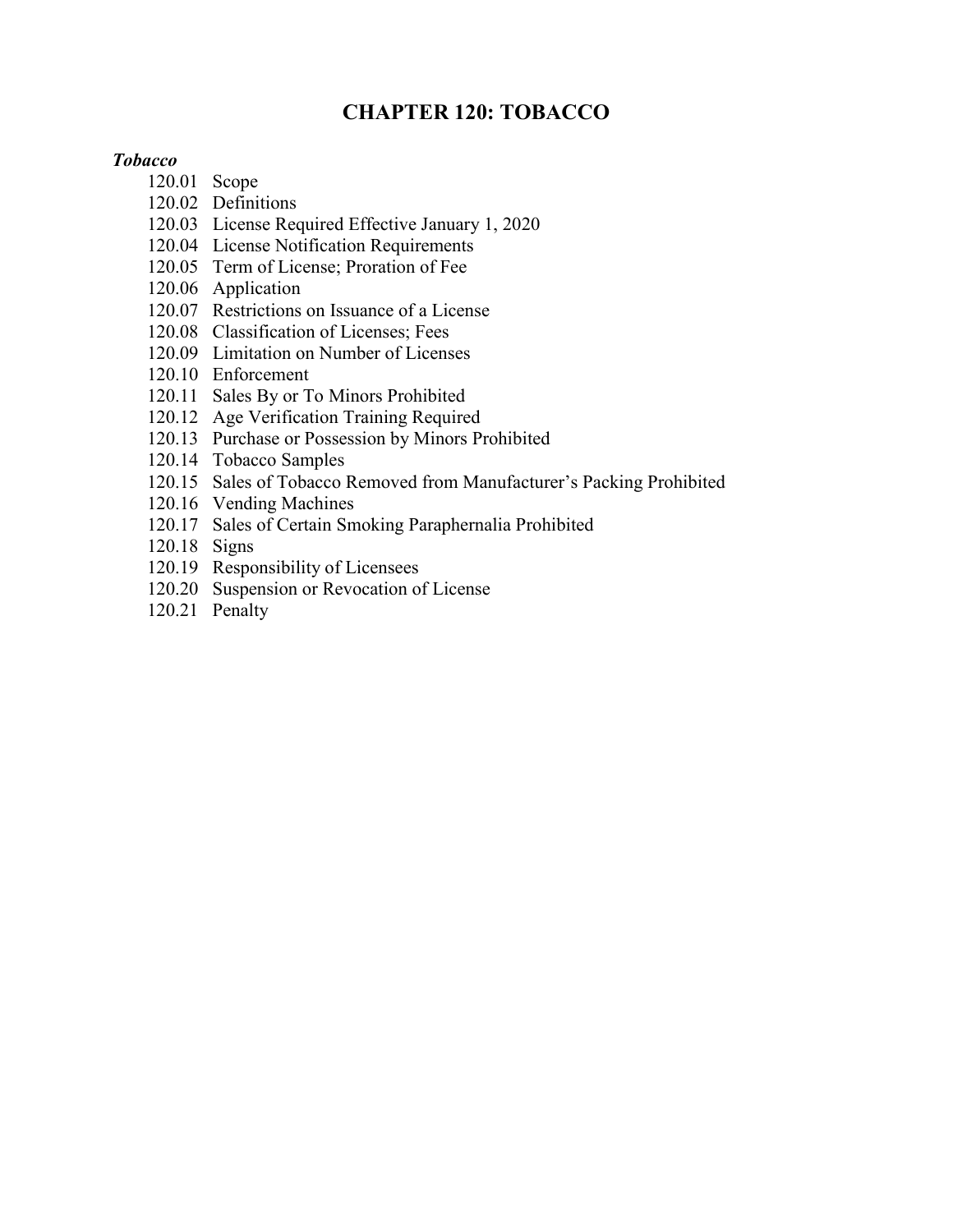#### **§ 120.01 SCOPE**

This chapter shall be liberally construed to the end that the health, safety and welfare of the inhabitants of the village shall be protected by regulation of the retail sale of tobacco products.

### **§ 120.02 DEFINITIONS**

For the purpose of this chapter, the following definitions shall apply unless the context clearly indicates or requires a different meaning.

*ACCESSORY TOBACCO SALES.* A business that offers tobacco products and/or tobacco paraphernalia for sale at retail but derives less than 30% of its gross revenue from the sale of tobacco products and tobacco paraphernalia, and in which the sale of other non-tobacco-related products is the primary function.

*BUSINESS.* Any business, occupation, activity, or establishment for which a registration or permit is required under Chapter 114 of this Code.

*PERSON*. An individual, and any and all proprietorships, partnerships, corporations, associations, or other legal entities.

*TOBACCO PRODUCTS.* Any product in leaf, flake, plug, liquid, or any other form that is made from or derived from tobacco or otherwise contains nicotine derived from the tobacco plant or any other source, which is intended to enable human consumption of the tobacco or nicotine in the product, whether smoked, chewed, absorbed, dissolved, inhaled, snorted, sniffed, or ingested by any other means. Tobacco products includes, but is not limited to, cigarettes, cigars, pipe tobacco, chewing tobacco, snuff, and e-liquids such as propylene glycol, glycerin, nicotine, flavorings, or other products for use in electronic cigarettes, personal vaporizers, or electronic nicotine delivery systems. The term "tobacco product" excludes any product that has been specifically approved by the United States Food and Drug Administration (FDA) for sale as a tobacco/smoking cessation aid.

*TOBACCO PARAPHERNALIA.* Cigarette papers or wrappers, pipes, holders of smoking materials of all types, cigarette rolling machines, smoking or vaping devices, and any other item designed for the smoking or ingestion of tobacco products. Tobacco paraphernalia also includes electronic cigarettes, personal vaporizers, electronic nicotine delivery systems, or any item designed to aerosolize or atomize liquid solutions that simulate smoking. Devices classified as tobacco paraphernalia include but are not limited to the following: pipes, punctured metal bowls, bongs, water bongs, electric pipes, e-cigarettes, ecigarette juice, vaporizers, hookahs, and devices for holding burning material. Lighters and matches shall be excluded from the definition of tobacco paraphernalia.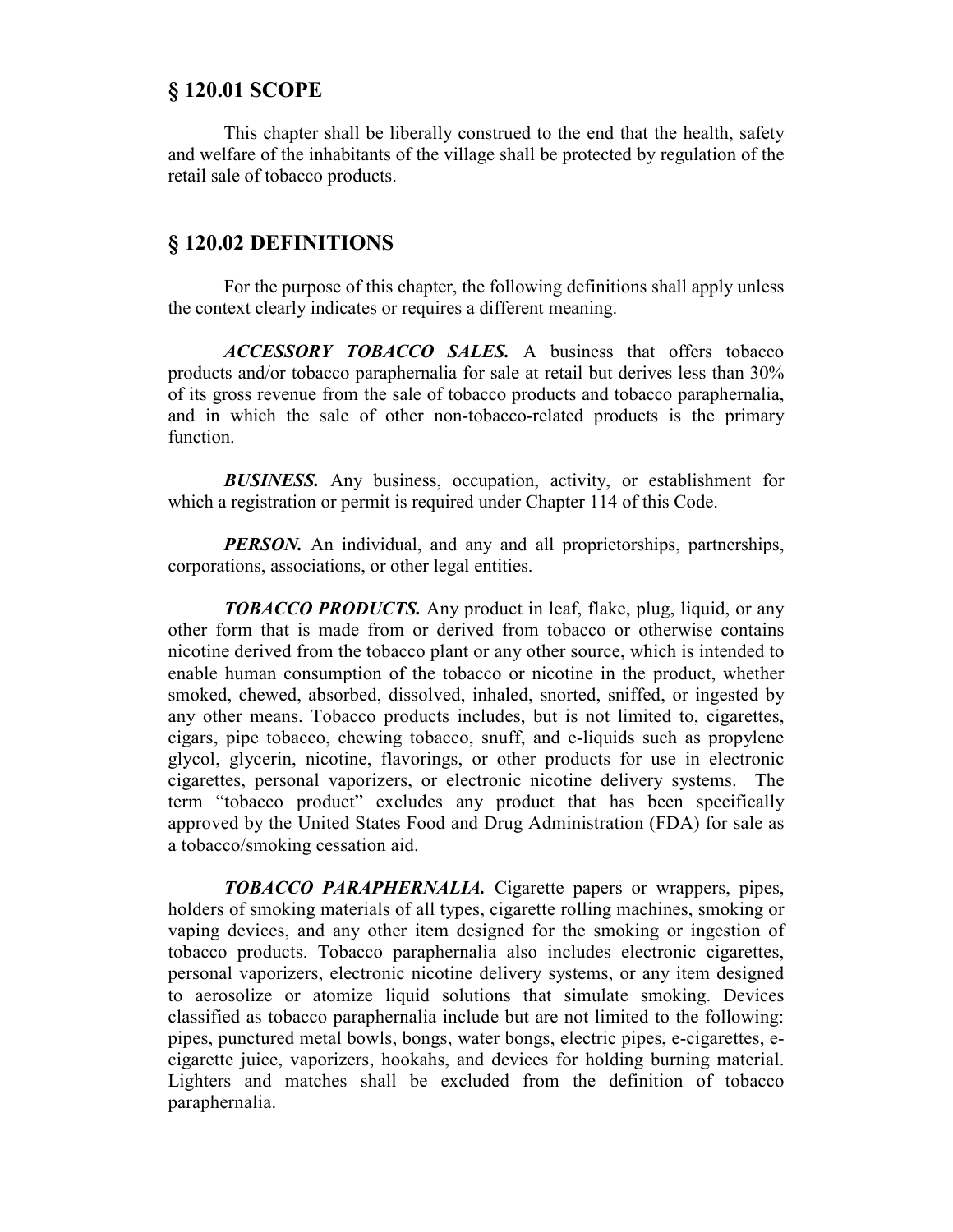*TOBACCO STORE.* A business that derives 30% or more of its gross revenue from the retail sale of tobacco products and/or tobacco paraphernalia.

#### **§ 120.03 LICENSE REQUIRED** *Effective January 1, 2020*

(A) Every person or business operating a tobacco store or otherwise engaged in the retail sale of tobacco products and/or tobacco paraphernalia, including accessory tobacco sales, as defined herein, within the Village shall be required to obtain, hold, and maintain a valid Village of Huntley tobacco license in addition to any other license(s) that may also be required for such business.

(B) A separate license shall be required for each point of sale.

### **§ 120.04 LICENSE NOTIFICATION REQUIREMENTS**

A tobacco licensee shall immediately notify the Village Clerk and the Village Manager in writing, by either personal service or by certified U.S. Mail (return receipt requested) within 30 days of the occurrence of any of the following:

(A) The cessation of a business licensed under this chapter; or

(B) The cessation of the sale of tobacco products and tobacco paraphernalia by a business licensed under this chapter: or

(C) The sale, transfer, assignment or alienation of any interest in a business licensed under this chapter.

#### **§ 120.05 TERM OF LICENSE; PRORATION OF FEE**

(A) A tobacco license shall be purely a personal privilege valid for not more than one year after its issuance. The one-year period shall be from the  $1<sup>st</sup>$ day of January each year to the  $31<sup>st</sup>$  day of December of the same year unless sooner revoked or suspended as provided in this chapter. Licenses issued after the 1<sup>st</sup> day of January of any year shall pay the license fee as provided in this section and shall expire on the  $31<sup>st</sup>$  day of December of the same year.

(B) For all licenses issued and in effect on or before June 30 of each year, the full annual license fee shall be paid. For all licenses issued on or after July 1 of each year, the license fee shall be 50% of the annual fee. All license fees shall be paid at the time of the application.

(C) A tobacco license issued to a licensee shall automatically terminate and become null and void, and the number of available tobacco licenses authorized in the classification (class) of the terminated license shall automatically be reduced by one (if applicable), upon any of the following:

(1) Permanently closing or ceasing to do business at the licensed premises; or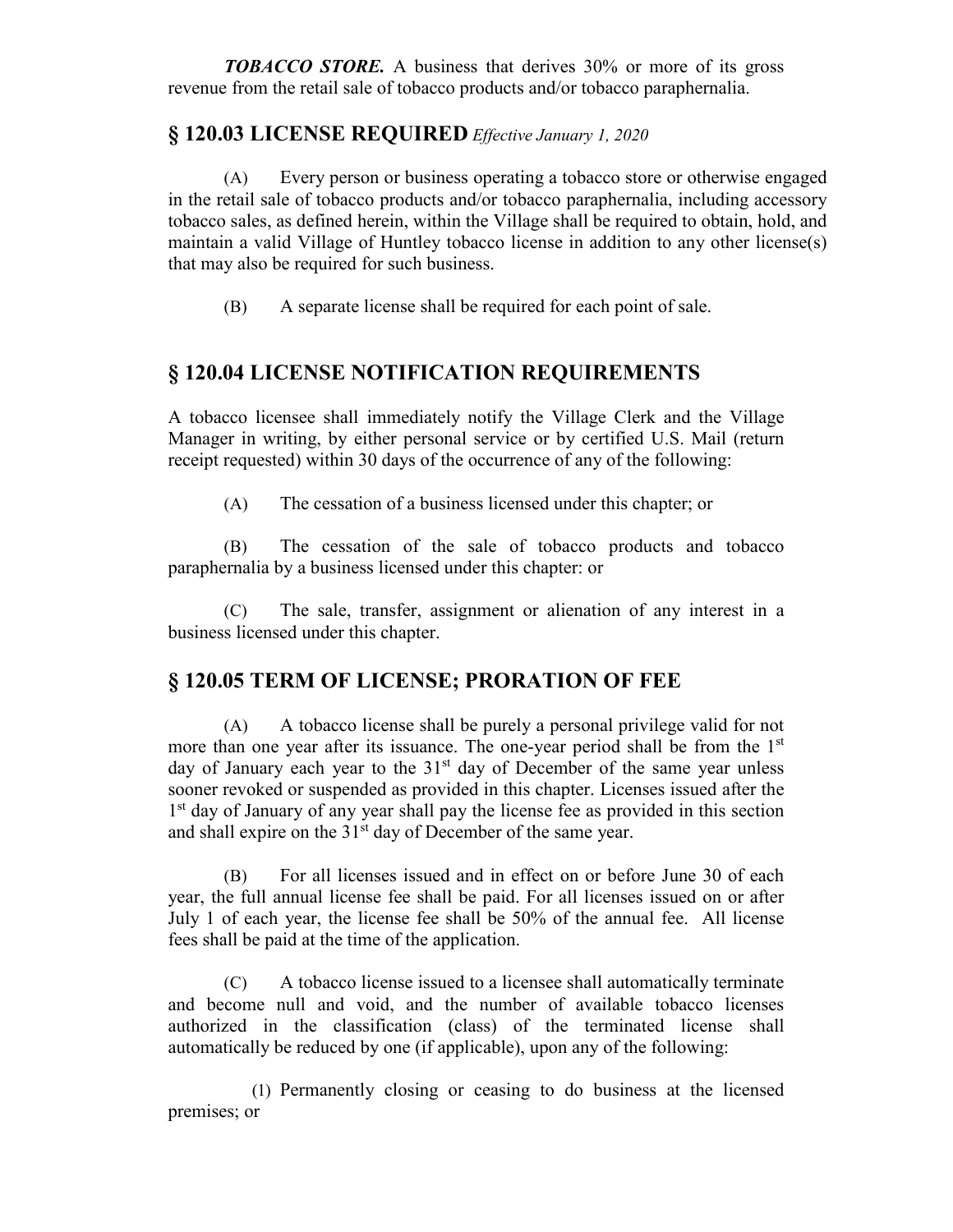(2) Permanently ceasing or discontinuing the sale of tobacco products and tobacco paraphernalia at the licensed premises; or

(3) The licensee ceases to meet the eligibility requirements for a tobacco license as set forth in this Chapter.

(4) In the case of a license issued to corporation, partnership, or other entity, the sale, transfer, or alienation of 10% or more of the ownership interest in the licensee to a person or entity with no ownership interest in the licensee prior to such transfer.

#### **§ 120.06 APPLICATION**

(A) All applications for a license under this chapter shall be made in writing to the Village Clerk on a form provided for that purpose, accompanied by the applicable license fee, and shall contain all information reasonably required by the Village to demonstrate eligibility for a tobacco license in accordance with this chapter, including but not limited to a listing of all categories of tobacco and nontobacco products offered for sale at the applicant's place of business and the average monthly gross revenue derived from sale of each such product type.

(B) Each application shall be made at least 30 days before it is requested to be issued, in order to allow a period for a proper examination and investigation into whether the license should not be granted pursuant to the terms of this chapter.

(C) Each application shall be accompanied by proof of successful completion by the applicant and all individuals employed by the applicant to sell or otherwise provide or give away tobacco products in connection with the license, of a state-certified training program such as T.I.P.S. or B.A.S.S.E.T., or a comparable program approved by the Village relating to the laws requiring verification of a consumer's age and detection of false identifications.

## **§ 120.07 RESTRICTIONS ON ISSUANCE OF LICENSE**

No tobacco license shall be issued to:

(A) A person who is not a resident of the village, unless such person shall appoint a registered agent in the county where the licensed premises is located for the purpose of receiving a summons, mail and notices; provided that such registered agent shall be a person who would be eligible to receive a license hereunder.

(B) A person who is not a citizen of the United States.

(C) An applicant who has previously had a tobacco, liquor, or other type of business license or permit revoked for cause, or a partnership in which a partner has previously had a tobacco, liquor, or other type of business license revoked for cause, or any other type of business entity in which an officer, director, manager or managing member has previously had a tobacco, liquor, or other type of business license or permit revoked for cause.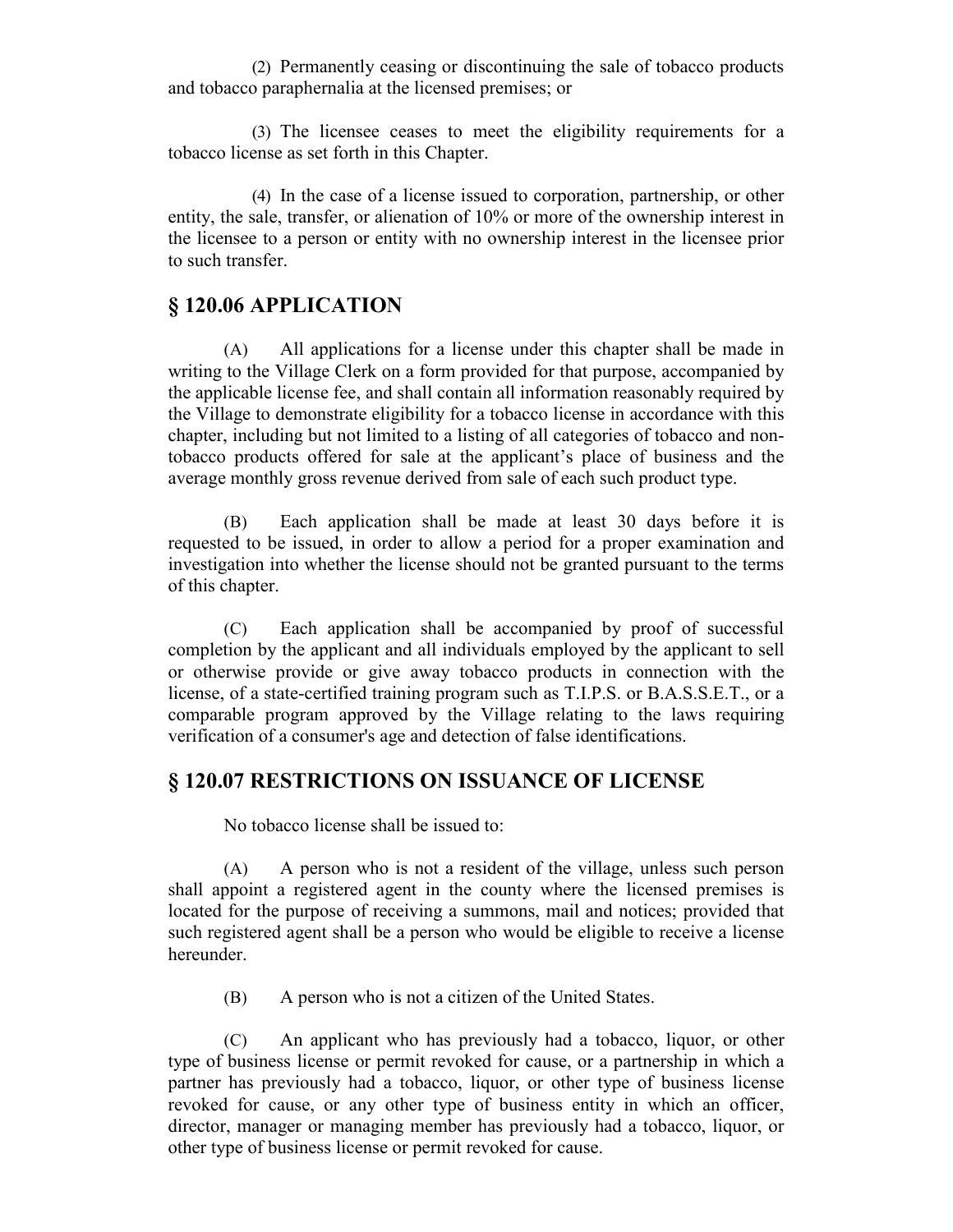(D) A person who, at the time of application for renewal of any license issued hereunder, would not be eligible for such license upon a first application.

(E) A partnership or limited liability company, unless all of the members of such partnership or limited liability company are qualified to obtain a license.

(F) A corporation, if any officer, manager or director thereof, or any stockholder or stockholders owning the aggregate more than 5% of the stock of such corporation, would not be eligible to receive a license hereunder for any reason other than citizenship or residency within the village.

(G) A corporation, unless it is incorporated in the State of Illinois, or unless it is a foreign corporation qualified under the Illinois Business Corporation Act to transact business in Illinois.

(H) An applicant whose business on the licensed premises will be conducted by a manger or agent, unless the manager or agent would be qualified to obtain a license.

(I) A person who has been convicted of a violation of any federal or state law concerning the manufacture, possession or sale of tobacco, or has forfeited his or her bond to appear in court to answer charges for any such violations, or a partnership in which a partner has previously has been convicted of such a violation or failed to appear in court to answer to such charges, or any other type of business entity in which an officer, director, manager or managing member has previously been convicted of such a crime or failed to appear in court to answer to such charges.

(J) An applicant who does not beneficially own the premises for which a license is sought or does not have a lease thereon for the full period for which the license is to be issued.

### **§ 120.08 CLASSIFICATION OF LICENSES; FEES**

There shall be two classes of tobacco licenses as follows:

(A) *Class A - Accessory tobacco sales.* "Class A," which shall authorize accessory tobacco sales, as defined in this chapter. The annual fee for such license shall be \$200.

(B) *Class B - Tobacco store.* "Class B," which shall authorize the operation of a tobacco store, as defined in this chapter. The annual fee for such license shall be \$500.

### **§ 120.09 LIMITATION ON NUMBER OF LICENSES**

There shall be available for issuance within the Village the following number of licenses for each of the classifications: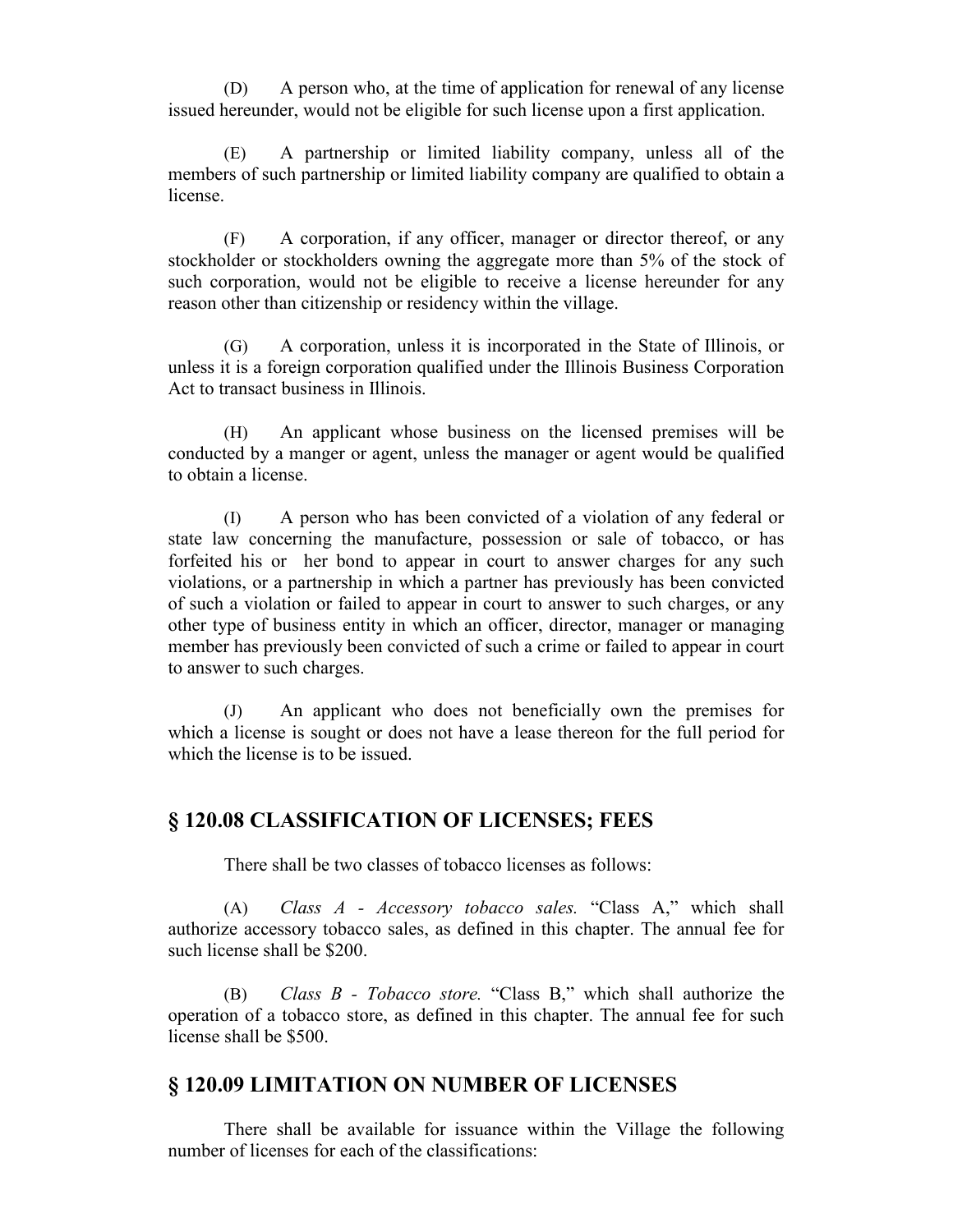- (A) Class A licenses: No limitation.
- (B) Class B licenses: Four (4)

#### **§ 120.10 ENFORCEMENT**

The Village shall inspect the business premises of any tobacco licensee as needed to ensure compliance with this chapter. Refusal by a tobacco licensee to permit such inspections shall be considered a violation of this chapter and the tobacco license.

#### **§ 120.11 SALES BY OR TO MINORS PROHIBITED**

(A) It shall be unlawful for any person under the age of 16 to sell tobacco products or tobacco paraphernalia and or for any licensee, or its agent, director, manager, employee, officer or representative, to employ or permit any person under 16 years of age to sell tobacco products or tobacco paraphernalia in any licensed premises.

(B) It shall be unlawful for any person to sell, offer for sale, give, or deliver tobacco products or tobacco paraphernalia to any person under 21 years of age.

#### **§ 120.12 AGE VERIFICATION TRAINING REQUIRED**

Each license holder and all individuals employed by the license holder to sell or otherwise provide or give away tobacco products in connection with the license must have a certificate of completion, or other proof of completion, of a state-certified training program such as T.I.P.S. or B.A.S.S.E.T., or a comparable program approved by the Village relating to the laws requiring verification of a consumer's age and detection of false identifications. All individuals required to complete such training shall have 90 days after their date of initial employment within which to complete the program and provide the required certification of completion. Failure of a license holder to comply with the training and certification requirements of this chapter shall be considered a violation hereof and subject the license holder to any penalty set forth in this chapter including, but not limited to, license suspension or revocation. No new license shall be issued, and no existing license shall be renewed unless the application or license holder provides all required training certifications.

#### **§ 120.13 PURCHASE OR POSSESSION BY MINORS PROHIBITED**

(A) It shall be unlawful for any person under 21 years of age to purchase any tobacco product or tobacco paraphernalia, or to misrepresent his or her age or identity for the purpose of purchasing any tobacco product or tobacco paraphernalia.

(B) It shall be unlawful for any person under 18 years of age to possess or use any tobacco product or tobacco paraphernalia.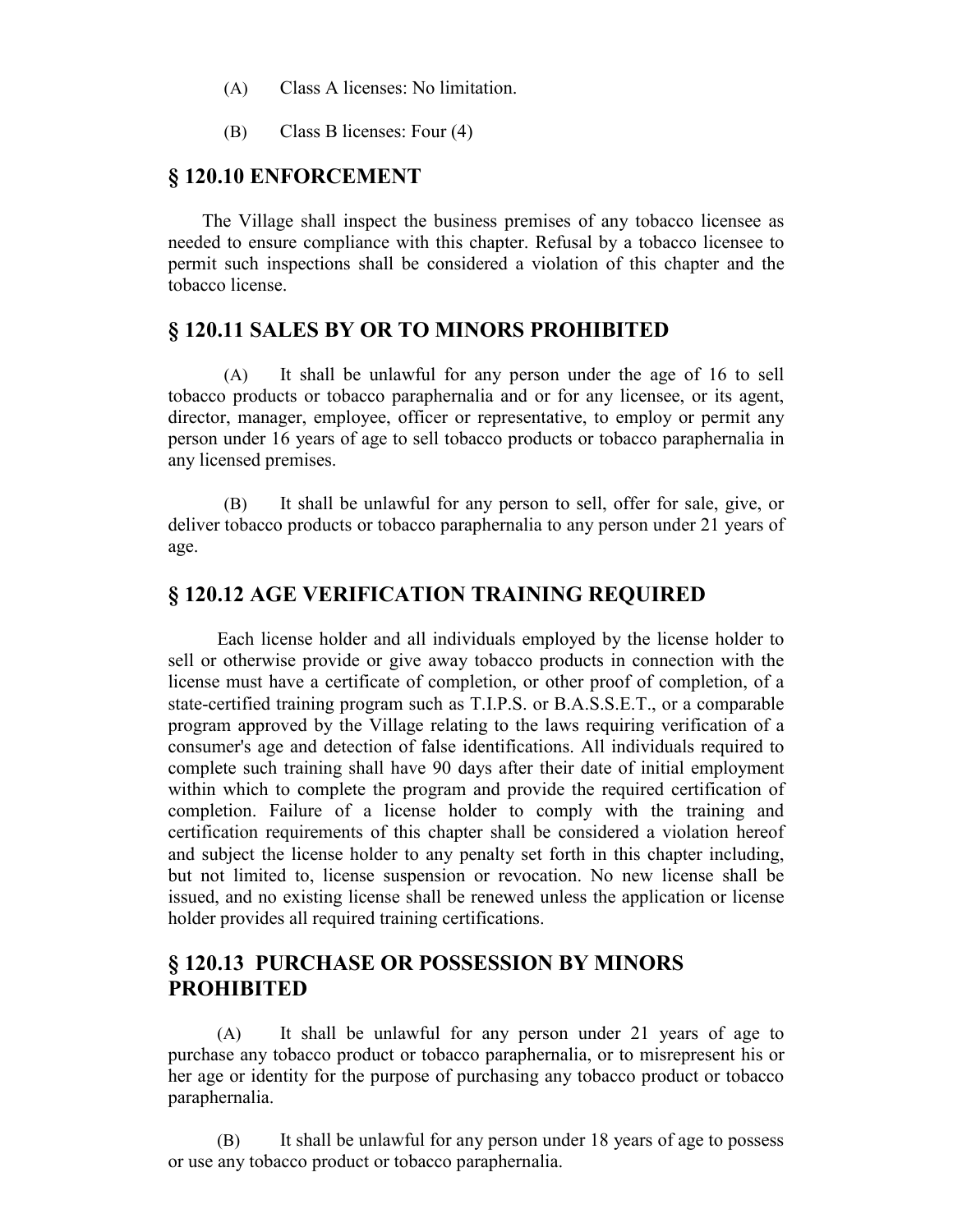### **§ 120.14 TOBACCO SAMPLES**

It shall be unlawful to distribute free tobacco products or coupons for such products in or at any event or place open to the public, except upon premises that hold a current and valid tobacco license.

## **§120.15 SALES OF TOBACCO REMOVED FROM MANUFACTURER'S PACKAGING PROHIBITED**

It shall be unlawful for any person to sell or offer for sale cigarettes or other forms tobacco products that are not sealed and contained in the manufacturer's original packaging. Such packaging must include all health warnings and a tax stamps required by law.

### **§ 120.16 VENDING MACHINES**

(A) Vending machines and other devices for the sale or distribution of tobacco products are prohibited, unless the machine or device was in place prior to the date of the passage of Ordinance (O)2019.06.39

(B) Vending machines or other such devices that were in place prior to the date of the passage of Ordinance (O)2019.06.39, must be in view of a licensee or its agent, director, manager, employee, officer or representative, and must require an action by the licensee or its agent, director, manager, employee, officer or representative to activate it for each sale if minors are permitted in the premises.

## **§ 120.17 SALES OF CERTAIN SMOKING PARAPHERNALIA PROHIBITED**

It shall be unlawful for any person to sell or offer for sale within the Village the following items of smoking-related paraphernalia:

- (a) Water pipes;
- (b) Bongs or water bongs;
- (c) Electric pipes;
- (d) Carburetion tubes and devices;
- (e) Carburetor pipes;
- (f) Chillums; and
- (g) Ice pipes or chillers;

provided, however, that this section shall not be interpreted as prohibiting the sale of e-cigarettes, personal vaporizers, electronic nicotine delivery systems, or similar devices that are designed specifically to aerosolize or atomize liquid solutions that simulate the smoking of tobacco.

#### **§ 120.18 SIGNS**

(A) Each licensee shall obtain from the Village, a sign informing the public of the age restrictions upon the sale, purchase and possession of tobacco products and tobacco paraphernalia.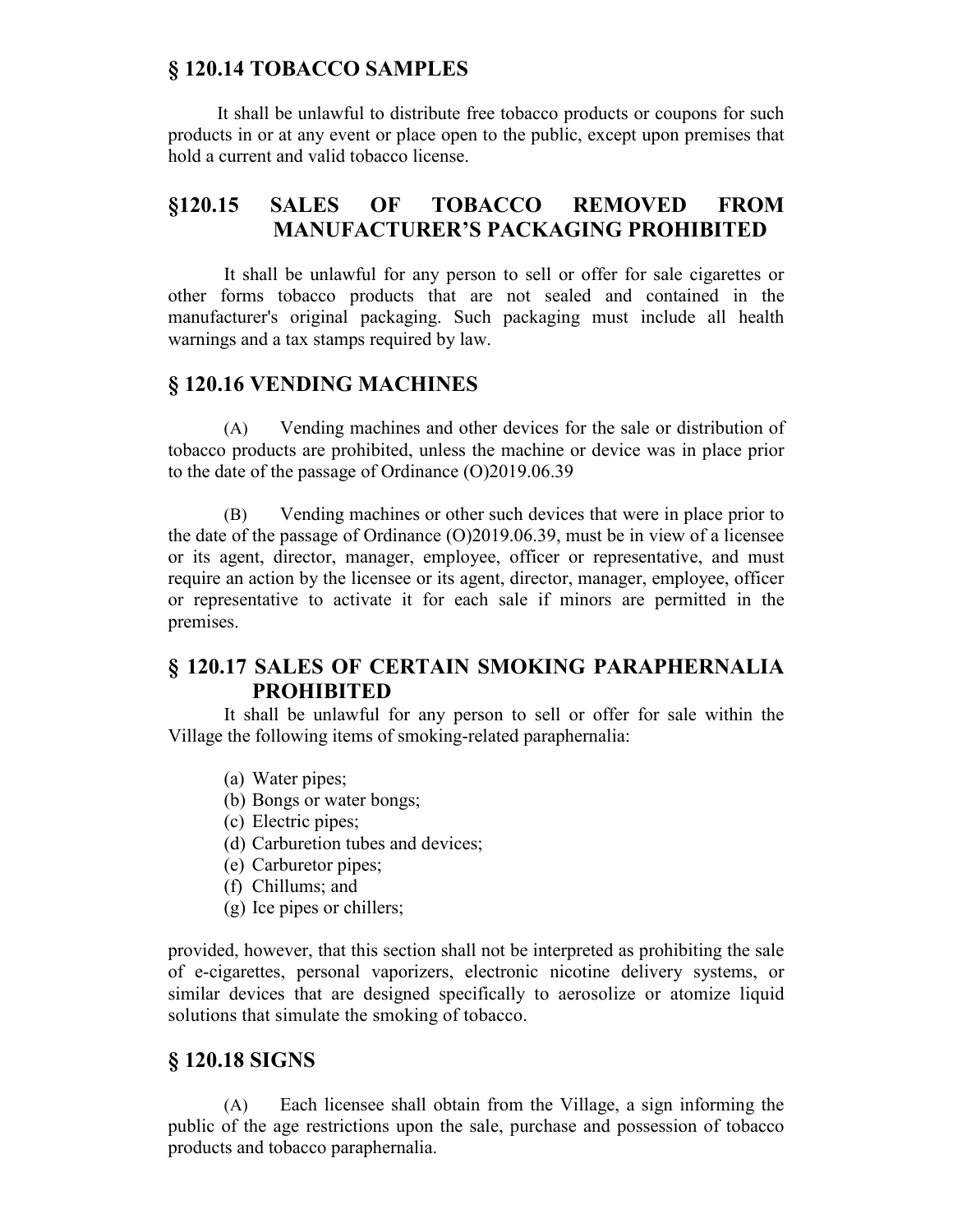(B) The licensee shall prominently post such a sign in a location visible from each cash register where tobacco products can be paid for, and/or at each location within the premises where tobacco products may be otherwise provided or given away.

(C) The licensee shall post such a sign on or as near as possible to every display, machine, or device offering tobacco products for sale.

#### **§ 120.19 RESPONSIBILITY OF LICENSEES**

(A) Every act or omission constituting a violation of any of the provisions of this chapter by an agent, director, manager, employee, officer or representative of a licensee shall also be deemed and held to be the act or omission of such licensee, and the licensee shall be punishable in the same manner as if it were directly responsible for the act or omission.

(B) The business shall keep, maintain, and have readily available for inspection by the village, original certificates of completion of the training program required under this chapter for each person who is or will be selling or otherwise providing or giving away tobacco products or tobacco paraphernalia in connection with the license.

### **§ 120.20 SUSPENSION OR REVOCATION OF LICENSE**

(A) In addition to all other applicable fines and penalties, any licensee who violates any provision of this chapter shall be subject to the suspension or revocation of his or her tobacco license.

(B) The Village Manager, or his or her designee, may seek the suspension or revocation of the license by filing charges with the Village President alleging a violation of this chapter.

(C) Before any suspension or revocation order shall be issued, the Village shall notify the licensee of the specific charges against it and of its right to a hearing before the Village President and Board of Trustees. Notice shall be served upon the licensee, at the address stated in the tobacco license application, at least seven days prior to the hearing date, by first class or express mail, overnight carrier or personal service. At the hearing, the licensee may be represented by counsel, cross-examine witnesses, and present documentary evidence and witnesses. The strict rules of evidence applicable to judicial proceedings shall not apply to hearings under this section. The record of each hearing shall include (a) a record of the testimony presented at the hearing by a certified court reporter or recorded by other appropriate means; (b) any document presented at the hearing; and (c) a copy of the written notice of hearing that was served.

(D) Following review and consideration of the record, the Village President and Board of Trustees shall issue, in writing, a determination as to whether a violation occurred and the reason or reasons for that determination. If a violation is found, the determination may include a written order suspending the